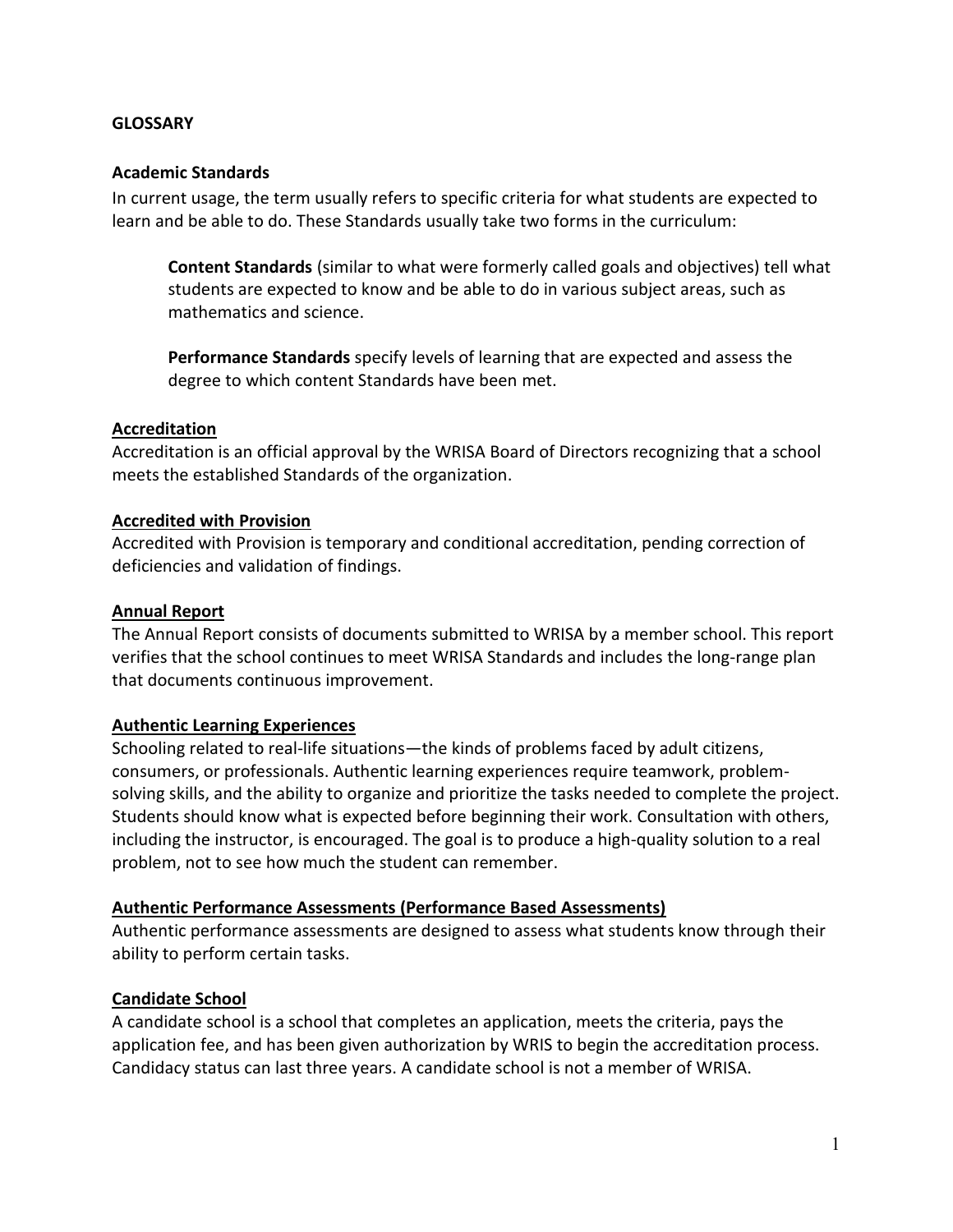## **Code of Conduct**

A code of conduct is a set of behavioral expectations aligned with foundational statements of the school.

### **Comprehensive Collection**

A comprehensive collection is a collection of print, multi-media, and instructional technological resources that is student-oriented and serves all grades, abilities, and/or subject areas. A minimal comprehensive collection includes: a balanced, basic book collection of 10 useable, single-title, library volumes per student, (books on electronic media may be counted for meeting this requirement); and 10 periodicals annually (50% of which may be electronic). The materials collection shall include electronic technological formats in support of the curriculum, such as but not limited to, on-line searches, CD-ROM programs, DVDs, computer software, laser disks or the most current resources available.

#### **Consequences**

An activity which assists the individual to make restitution for an action that is in violation to the Code of Conduct, and begins the process of change in one's disposition and attitude.

#### **Core Values**

Core values are a set of guiding principles and essential/enduring tenets of an organization.

#### **Curriculum**

Curriculum is a school's written master plan for establishing content and organizing learning experiences for the purpose of changing and developing learners' behaviors, insights, knowledge, skills, and dispositions. Curriculum is formatted into a set of courses in a particular area of study which is offered at a school. The school mission, vision, and core values drive the development and implementation of the curriculum.

#### **Differentiated Learning**

Differentiated learning is a form of instruction that seeks to "maximize each student's growth by meeting each student where she/he [sic] is and helping the student to progress. In practice, it involves offering several different learning experiences in response to students' varied needs. Learning activities and materials may be varied by difficulty to challenge students at different readiness levels, by topic in response to students' interests, and by students' preferred ways of learning or expressing themselves."

**Source:** Differentiating Instruction, by L. Kiernan [course author], 2000, Alexandria, VA: Association for Supervision and Curriculum Development. Retrieved February 21, 2002, from

**<http://www.ascd.org/pdi/demo/diffinstr/differentiated1.html>**

**Dual Accreditation See Multiple Accreditations**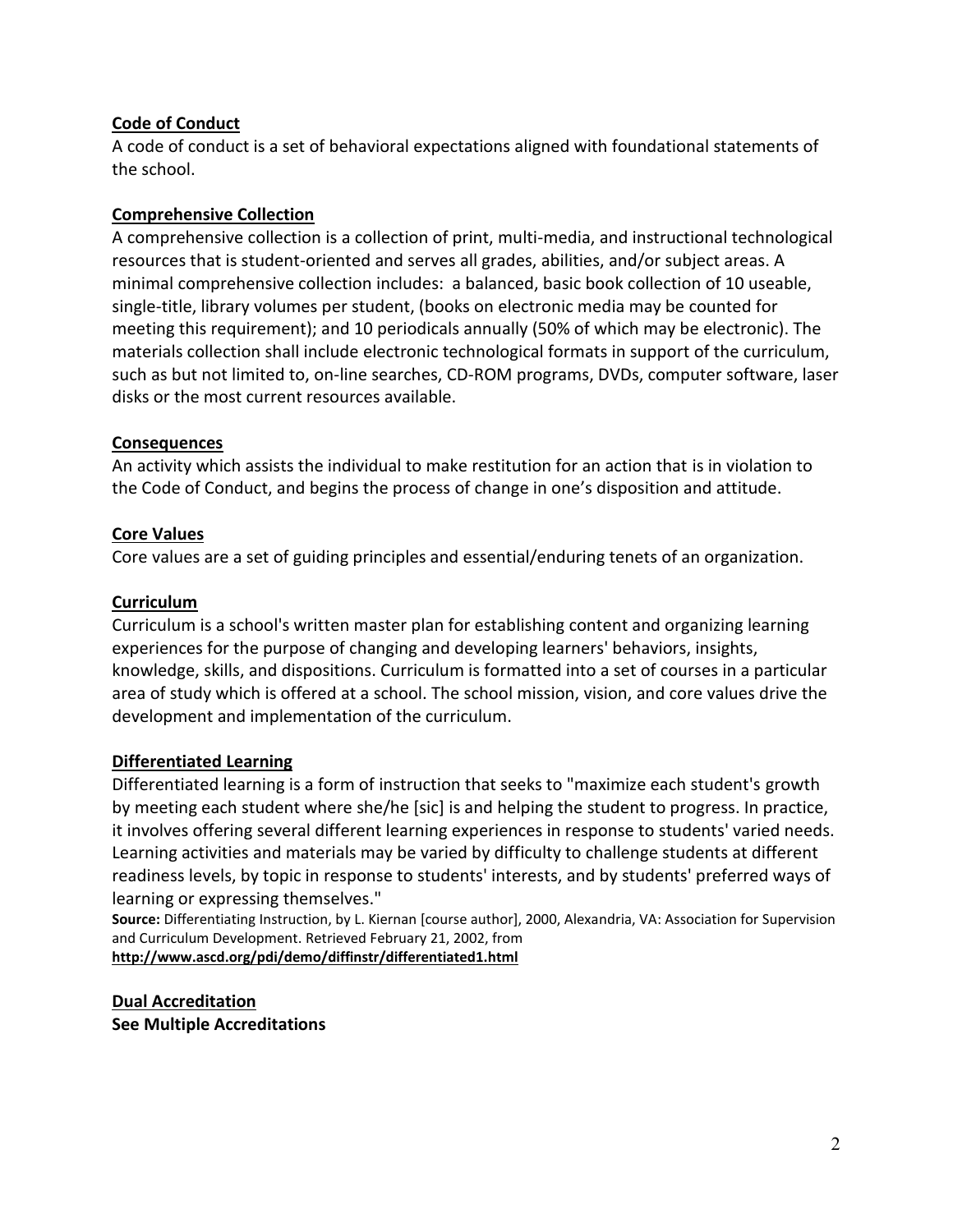# **Early Childhood Education**

For WRISA purposes, this term refers to three- and four-year old programs. These programs are connected with the school's educational program.

# **Equivalent in Hours/Hours of Instruction**

The normal instructional day provides for a school year of the expected number of hours ( $K =$ 437 hours,  $1-6 = 1,050$  hours,  $7-12 = 1,137$  hours). (The normal instructional day will be at least six clock hours exclusive of a lunch period. NOTE: When grades 7 and 8 are included as part of an elementary school, the hours of instruction are the same as for grades 1-6. When grades 7 and 8 are included as part of an elementary school participating in the Parental Choice Program, the hours of DIRECT instruction are the same as for grades 7-12) It is important to include extra hours in the school calendar to cover a loss of time for acts of nature which may take away from the direct instructional time.

# **Independent School**

An independent school meets the criteria as defined by the Wisconsin Department of Public Instruction (DPI) and is listed in the DPI Private School Directory (DPI website: **<http://www.dpi.state.wi.us/>**). An independent school is not necessarily associated with a religious denomination.

# **Instructional Specialists**

These are teachers who have a specialization, such as but not limited to, art education, music education, technology, and physical education.

# **Interdisciplinary Units**

The curriculum is organized in such a way that content is drawn from two or more subject areas to focus on a particular topic or theme. Effective interdisciplinary studies have the following elements: a topic that lends itself to study from several points of view; one or more themes (or essential questions) the teacher wants the students to explore; and activities intended to further students' understanding by establishing relationships among knowledge from more than one discipline or school subject.

# **Long-Range Plan**

Long Range Plan is a two to five year plan that addresses the recommendations identified in the Visiting Team Report and the Standards with Quality Indicators Checklist; areas for growth identified in the school's Self Study; and all other goals set by school leadership.

# **Looping**

Looping is an informal term for assigning students to the same teacher for more than one school year. Rather than teaching a new group of students at the same grade level each year, teachers stay with the same group of students as they move from grade to grade.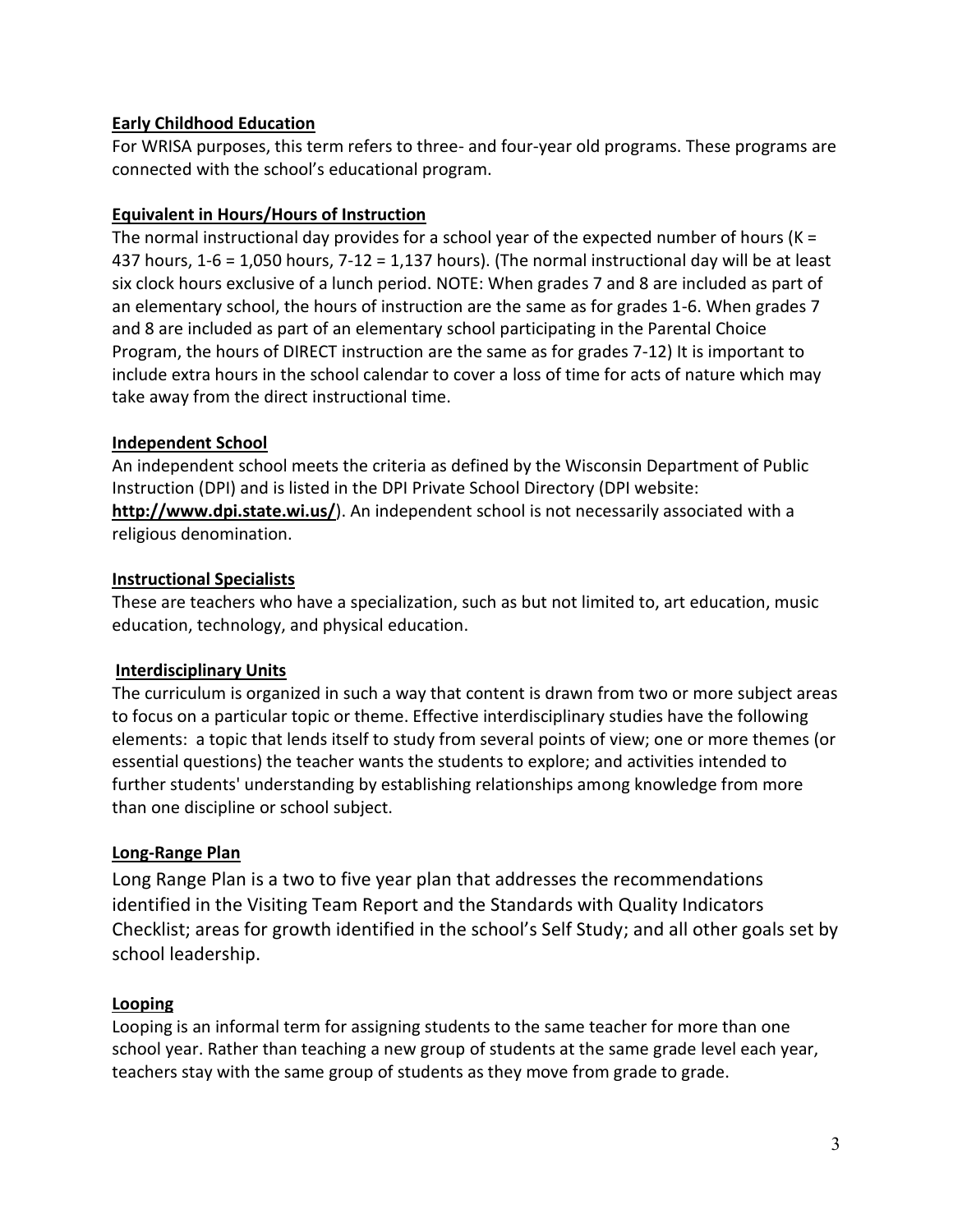### **Mission Statement**

The mission statement tells what purpose the school serves. It provides the framework in which the school community defines itself and operates.

## **Multi-age Grouping**

The multi-age grouping is the practice of having children of different ages in the same classroom, rather than assigning them to age-graded classrooms (e.g., 6-year-old children to 1st grade and 7-year-old children to 2nd grade).

### **Multiple Accreditations**

A school is accredited by another regional or national agency. The school may be eligible for WRISA accreditation.

# **Non-Jurisdiction School**

A non-jurisdiction school refers to an independent or faith-based school that may be accredited by WRISA but does not belong to one of the WRISA jurisdictions.

### **Non-teaching Professional Personnel**

Non-teaching professional personnel are degreed professionals i.e. social worker, school nurse, psychologist who provide a service to the school.

### **Performance**

Performance is the accomplishment of a task in accordance with a set standard of completeness and accuracy.

#### **Professional Planning Time**

Time which is part of the instructional staff's contracted time -- at least one period of not less than 30 minutes or a total of 150 minutes for planning.

# **Proficiency**

Proficiency is the ability to demonstrate mastery of the established performance Standard.

#### **Private School**

In Wisconsin an institution is a private school if its educational program meets all of the following criteria (s118.165): a) The primary purpose of the program is to provide private or religious-based education. b) The program is privately controlled. c) The program provides at least 875 hours of instruction each school year. d) The program provides a sequentially progressive curriculum of fundamental instruction in reading, language arts, mathematics, social studies, science and health. This subsection does not require the program to include in its curriculum any concept, topic or practice in conflict with the program's religious doctrines or to exclude from its curriculum any concept, topic or practice consistent with the program's religious doctrines. e) The program is not operated or instituted for the purpose of avoiding or circumventing the compulsory school attendance requirement under s. 118.15. f) The pupils in the institution's educational program, in the ordinary course of events, return annually to the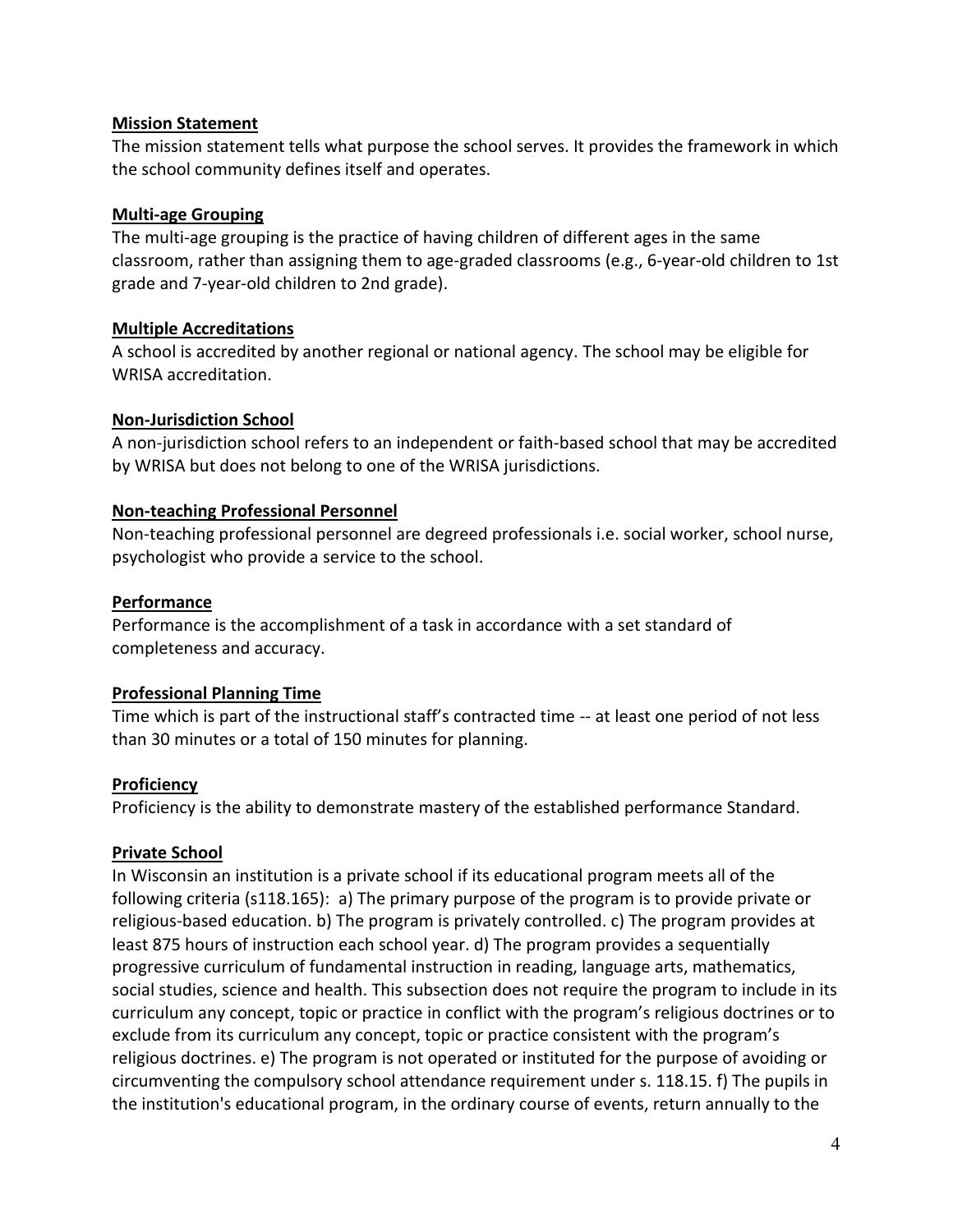homes of their parents or guardians for not less than two months of summer vacation, or the institution is licensed as a child welfare agency under Wisconsin State Statute 4860 (1).

## **Provisional Accreditation**

See Accredited with Provision

## **Quality Indicators**

A measure of evidence demonstrating compliance with the Standard.

### **Essential Quality Indicators**

Those indicators for which compliance is required for accreditation.

### **Service Learning**

Service learning is a provision for making community service part of the school's educational program.

### **Stakeholders**

Stakeholders are individuals who have a vested interest in the organization as either a consumer (student, parent, alumnus/a) or provider (teacher, staff, administrator, benefactor).

### **Standards**

For WRISA purposes, Standards are the norms by which the level of quality or excellence of a school community is determined.

# **System**

A system is a group of schools within a jurisdiction that represents more than one parish or congregation. WRISA accredits the individual schools within the system.

# **Unified School**

Two or more schools are united into one entity through restructuring, consolidating, merging, or combining.

# **Value-Added**

Value-added measures are those that attempt to indicate the educational value that the school adds over and above that which could be predicted given the backgrounds and prior attainments of the students within the school' (Hill 1995). (For more information click on the 'Foundation Statements' tab on the menu bar on the [www.wrisa.net](http://www.wrisa.net/) 'Welcome Page."

# **Vision Statement**

A vision statement provides direction to bring the school to what it aspires. It embodies core values, articulates desired outcomes, and is a catalyst for improving the mission of the organization.